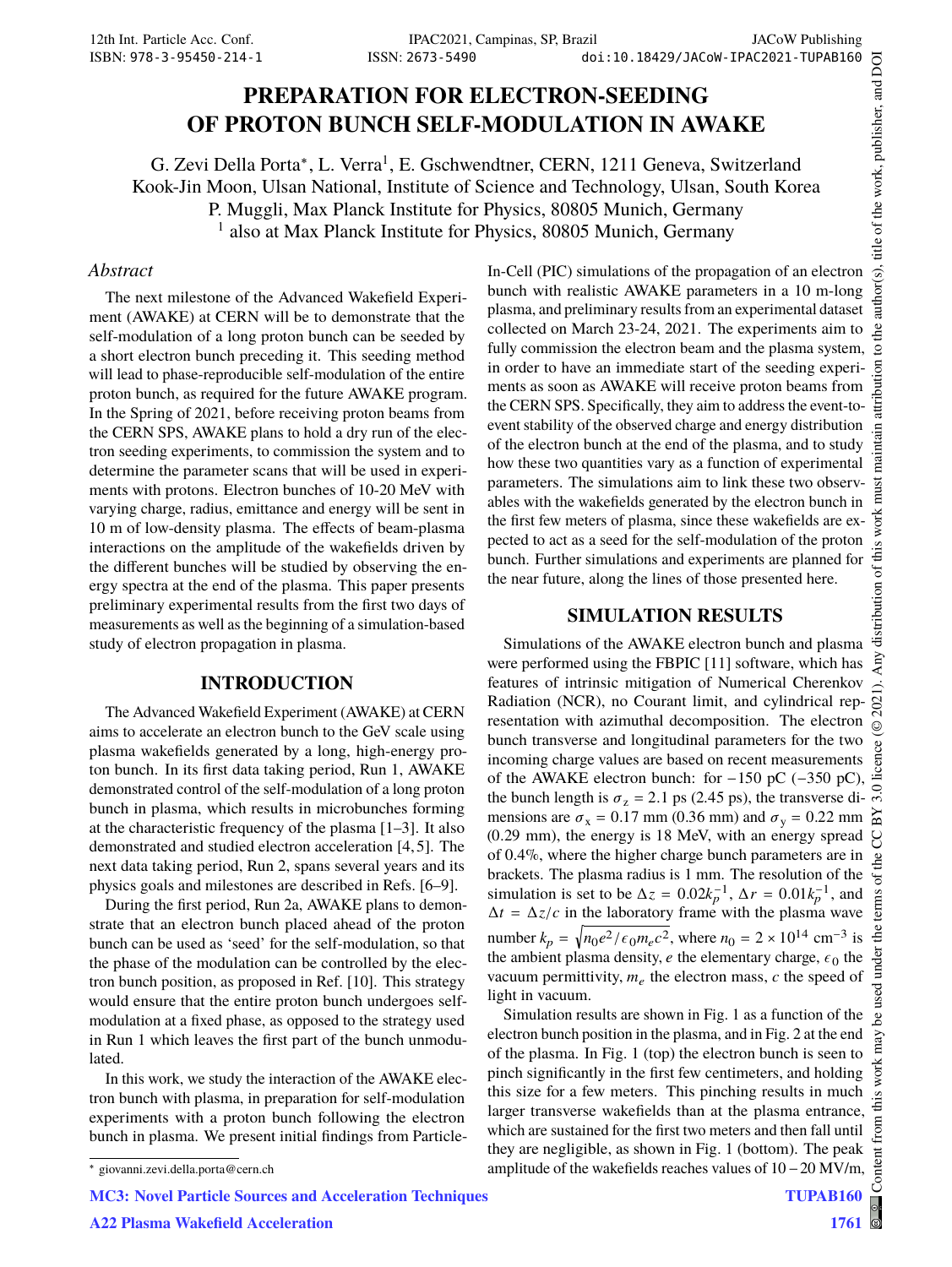and DOI

publisher.

which, based on the results in Ref. [3], is above the amplitude needed to observe seeded self-modulation with relativistic front seeding. In Fig. 2, the energy spectrum of electrons exiting the plasma shows significant evolution with respect to the initial  $18.00 \pm 0.07$  MeV: a small fraction of the bunch gains energy, while the majority of electrons lose as much as half of their initial energy in the plasma.



Figure 1: Evolution of the electron bunch size calculated within  $r < 1$  mm (top) and of its maximum transverse wakefield observed at  $r = 200$  m (bottom) as a function of its position along the 10 m plasma, for two different sets of beam parameters in FBPIC [11] simulation.

## **EXPERIMENTAL RESULTS**

Experimental results are based on images of the electron spectrometer, described in Ref. [12], using a reconstruction procedure analogous to the one of Ref. [5], yielding an energy spectrum and a measurement of total charge for each event. Three individual measurements, taken in conditions analogous to those of the −350 pC simulation, are shown in Fig. 3. The signal corresponding to the charge collected is well above the noise level and, while the high-end of the energy spectrum remains very close to the initial energy of the electron bunch, the low-end of the spectrum varies between events. Similarly to the simulation, electrons lose as much as half of their initial energy in the plasma, although the overall distribution is not peaked at low-energy, as expected from simulation. Further experiments and simulations are planned to quantify and investigate these features.

$$
\begin{array}{c}\n\stackrel{\text{1}}{2} \\
\stackrel{\text{1}}{6} \\
\stackrel{\text{2}}{6} \\
\stackrel{\text{3}}{6} \\
\stackrel{\text{3}}{6} \\
\stackrel{\text{4}}{6} \\
\stackrel{\text{5}}{6} \\
\stackrel{\text{5}}{6} \\
\stackrel{\text{5}}{6} \\
\stackrel{\text{6}}{6} \\
\stackrel{\text{5}}{6} \\
\stackrel{\text{6}}{6} \\
\stackrel{\text{6}}{6} \\
\stackrel{\text{6}}{6} \\
\stackrel{\text{6}}{6} \\
\stackrel{\text{6}}{6} \\
\stackrel{\text{6}}{6} \\
\stackrel{\text{6}}{6} \\
\stackrel{\text{6}}{6} \\
\stackrel{\text{6}}{6} \\
\stackrel{\text{6}}{6} \\
\stackrel{\text{6}}{6} \\
\stackrel{\text{6}}{6} \\
\stackrel{\text{6}}{6} \\
\stackrel{\text{6}}{6} \\
\stackrel{\text{6}}{6} \\
\stackrel{\text{6}}{6} \\
\stackrel{\text{6}}{6} \\
\stackrel{\text{6}}{6} \\
\stackrel{\text{6}}{6} \\
\stackrel{\text{6}}{6} \\
\stackrel{\text{6}}{6} \\
\stackrel{\text{6}}{6} \\
\stackrel{\text{6}}{6} \\
\stackrel{\text{6}}{6} \\
\stackrel{\text{6}}{6} \\
\stackrel{\text{6}}{6} \\
\stackrel{\text{6}}{6} \\
\stackrel{\text{6}}{6} \\
\stackrel{\text{6}}{6} \\
\stackrel{\text{6}}{6} \\
\stackrel{\text{6}}{6} \\
\stackrel{\text{6}}{6} \\
\stackrel{\text{6}}{6} \\
\stackrel{\text{6}}{6} \\
\stackrel{\text{6}}{6} \\
\stackrel{\text{6}}{6} \\
\stackrel{\text{6}}{6} \\
\stackrel{\text{6}}{6} \\
\stackrel{\text{6}}{6} \\
\stackrel{\text{6}}{6} \\
\stackrel{\text{6}}{6} \\
\stackrel{\text{6}}{6} \\
\stackrel{\text{6}}{6} \\
\stackrel{\text{6}}{6} \\
\stackrel{\text{6}}{6} \\
\stackrel{\text{6}}{6} \\
\stackrel{\text{6}}{6} \\
\stackrel{\text{6}}{6} \\
\stackrel{\text{6}}{6} \\
\stackrel{\text{6}}{6} \\
\stackrel{\text{6}}{6} \\
\stackrel{\text{6}}
$$

 $\begin{matrix} 6 \ \end{matrix}$ 1762

terms of the CC BY

under the

be used

this work may

from t



Figure 2: Energy distribution of the electron bunch after the 10 m plasma in FBPIC [11] simulation, for two different sets of beam parameters. The dashed red line marks the initial energy, 18 MeV.



Figure 3: Measurement of bunch distribution after the spectrometer, showing the energy spectrum of the electron bunch after the 10 m plasma, for three representative events.

In Fig. 4, images of electrons on the spectrometer screen are displayed to form waterfall plots, with the bunch dispersed in energy along the horizontal direction. The events in Fig. 4 (top) are without plasma, so that electrons propagate entirely in vacuum, while those in Fig. 4 (bottom) are with plasma. An incoming electron bunch of charge −350 pC is used in all events and– except for  $\sigma_x$  and  $\sigma_y$  which are varied in Fig. 4 (bottom)–the other parameters correspond to those of the simulation.

In Fig. 4 (top), after propagation in vacuum, the energy spectrum is narrow, the energy variation from event to event is small  $(1\%)$ , while there is a non-negligible  $(9\%)$  variation in the collected charge. In the bottom plot, with plasma, five datasets of 30 events each are shown. Each datasets is characterized by a different waist position with respect to the plasma entrance, as specified by the dashed white line and the upper axis. The electron bunch transverse size at the plasma entrance is smallest (corresponding to the simula-

## MC3: Novel Particle Sources and Acceleration Techniques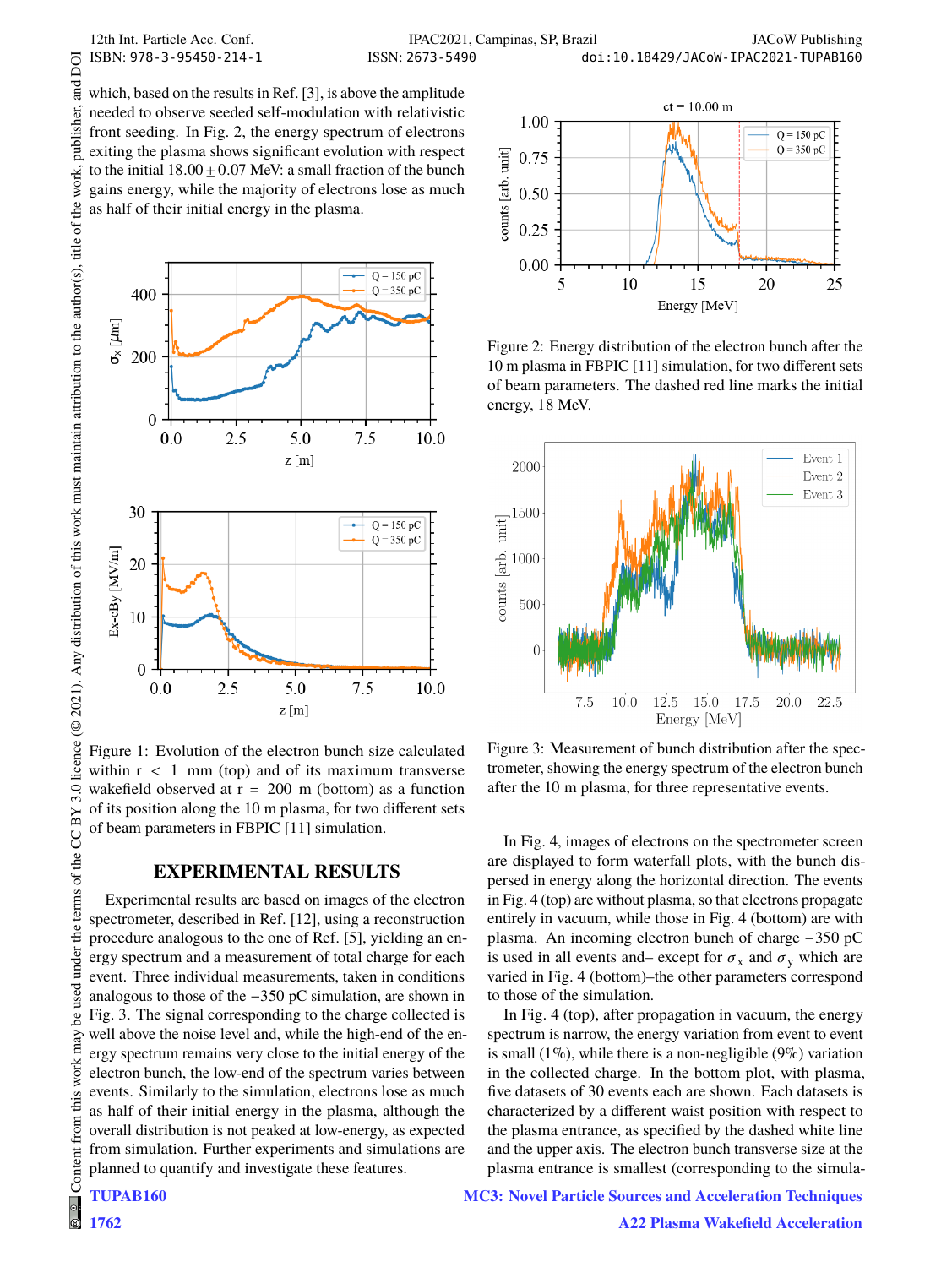



Figure 4: Images of electron bunches on the spectrometer screen, with the bunch dispersed along the horizontal axis, and with the vertical axis representing different events, after propagating through vacuum (top) and plasma (bottom). In the bottom plot, the white dashed lines and the upper axis represent the position of the electron bunch waist with respect to the plasma entrance.

tion  $\sigma_x$  and  $\sigma_y$ ) when the waist is at 0 m, and it increases by more than 300% as the waist is moved away from the plasma entrance. As a result of the changes in transverse size, the charge density and the total charge entering the plasma channel are also affected. In the small preliminary datasets of Fig. 4 (bottom), the energy spectrum seems affected by the waist position, but there are also significant event to event variations, and more data will be needed in order to draw definite conclusions.

#### **CONCLUSIONS**

In preparation for the beginning of the next proton beam from the CERN SPS, scheduled for Summer 2021, AWAKE has begun studying in detail the interaction between its

MC3: Novel Particle Sources and Acceleration Techniques

<sub>and</sub> 18 MeV electron beam and the 10 m-long plasma. Several ier. recent efforts, including those described in Refs. [13–15], ंड have improved the control and reproducibility of the AWAKE electron beam delivery. The experimental work introduced in this paper aims to ensure the system is fully commissioned work. before the start of the proton beam, to evaluate event-to-event and day-to-day reproducibility of the electron-plasma system, and to determine which parameters of the incoming electron bunch affect its behavior in plasma, focusing in particular on the energy spectrum and the total charge measured downstream of the plasma. A parallel effort, based on simulations, aims to relate these observed quantities to the transverse wakefields generated by the electron bunch in the first few meters of plasma, since these wakefields are expected to provide the seed for the self-modulation of a proton bunch immediately following the electron bunch. Further experiments and simulations are continuing and will determine the electron beam parameter scans that will be used to study electron-seeding of proton bunch self-modulation in AWAKE.

#### **REFERENCES**

- [1] M. Turner *et al.* (AWAKE Coll.), "Experimental observation of plasma wakefield growth driven by the seeded selfmodulation of a proton bunch", *Phys. Rev. Lett.*, vol. 122, no. 5, p. 054801, 2019. doi:10.1103/PhysRevLett.122.054801
- [2] E. Adli et al. (AWAKE Coll.), "Experimental observation of proton bunch modulation in a plasma, at varying plasma densities", *Phys. Rev. Lett.*, vol. 122, no. 5, p. 054802, 2019. doi:10.1103/PhysRevLett.122.054802
- [3] F. Batsch et al. (AWAKE Coll.), "Transition between instability and seeded self-modulation of a relativistic particle bunch in plasma", *Phys. Rev. Lett.*, vol. 126, p. 164802, Apr. 2021. doi:10.1103/PhysRevLett.126.164802
- [4] E. Adli *et al.* (AWAKE Coll.), "Acceleration of electrons in the plasma wakefield of a proton bunch", *Nature*, vol. 561, no. 7723, pp. 363–367, 2018. doi:10.1038/ s41586-018-0485-4
- [5] J. Chappell et al. (AWAKE Coll.), "Experimental study of extended timescale dynamics of a plasma wakefield driven by a self-modulated proton bunch", *Phys. Rev. Accel. Beams*, vol. 24, no. 1, p. 011301, 2021. doi:10.1103/PhysRevAccelBeams.24.011301
- [6] P. Muggli, for the AWAKE Coll., "Physics to plan AWAKE Run 2", *J. Phys. Conf. Ser.*, vol. 1596, no. 1, p. 012008, 2020. doi:10.1088/1742-6596/1596/1/012008
- [7] G. Zevi Della Porta, for the AWAKE Coll., "Recent highlights and plans of the AWAKE experiment", in *Proc. 40th Int. Conf. on High Energy Physics PoS(ICHEP'20)*, Prague, Czech Republic, Jul.-Aug. 2020, p. 705. doi:10.22323/1.390. 0705
- [8] E. Gschwendtner, for the AWAKE Coll., "Awake Run 2 at CERN", presented at the 12th Int. Particle Accelerator Conf. (IPAC'21), Campinas, Brazil, May 2021, paper TUPAB159.
- [9] P. Muggli, for the AWAKE Coll., "Physics Program and Experimental for AWAKE Run 2", presented at the 12th Int. Particle Accelerator Conf. (IPAC'21), Campinas, Brazil, May 2021, paper MOPAB173.

publ